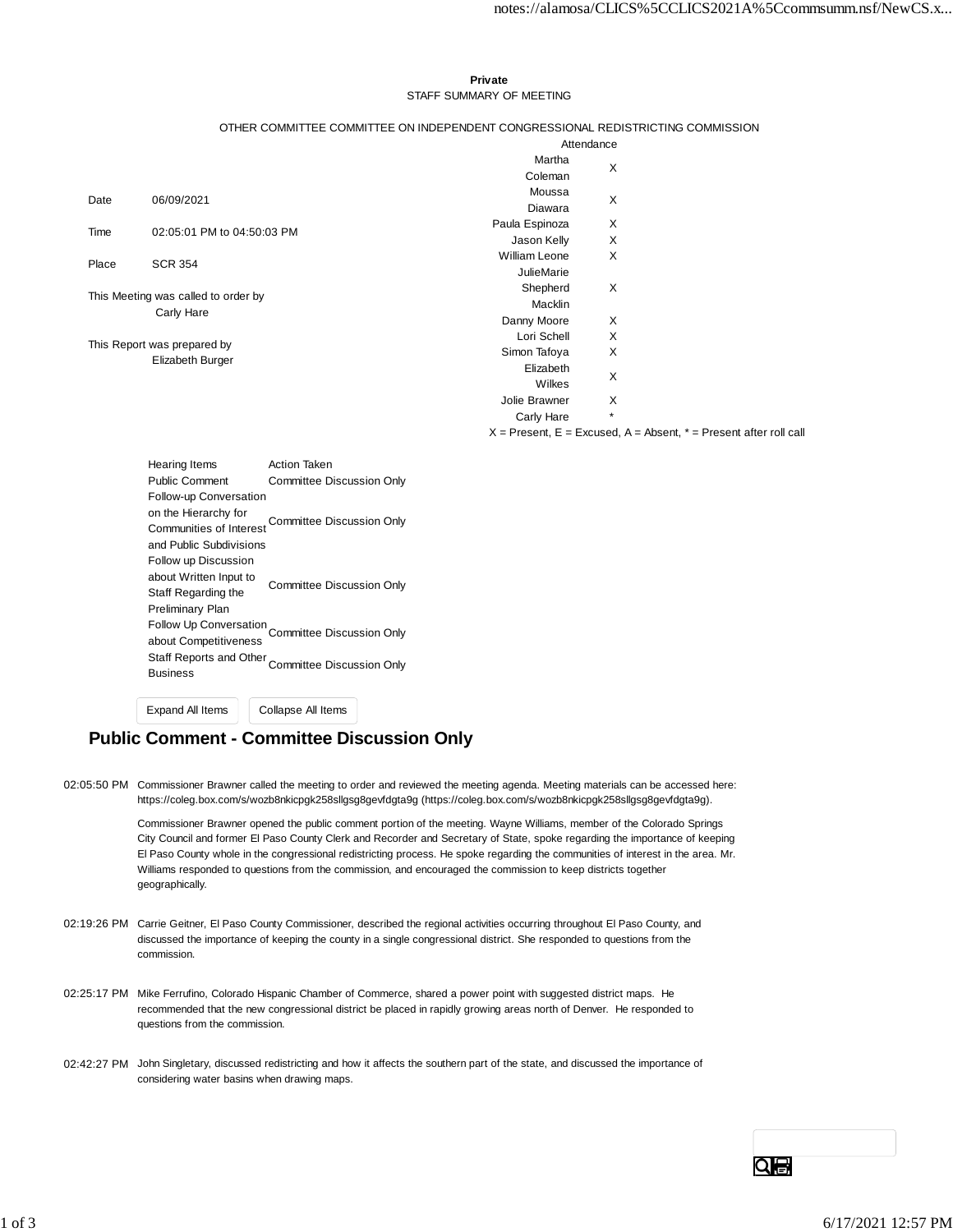02:48:42 PM Brian McCain, Action 22, testified regarding proposed districts in Colorado, and his organization's proposal to create districts in the eastern and western portions of the state. He responded to questions from the commission regarding his proposed map and the impact of adding Douglas County to the proposed district. He further addressed the impact of the map on Hispanic representation and water districts.

## **Follow-up Conversation on the Hierarchy for Communities of Interest and Public Subdivisions -**

### **Committee Discussion Only**

- 03:01:58 PM Commissioner Hare began the discussion on communities of interest (COIs). Commissioner Wilkes noted the importance of articulating a policy or procedure to guide decision making around these issues. The commission discussed the issue, and whether or not the commission should develop procedures around COIs, political subdivisions, and competitiveness prior to public hearings on the preliminary map.
- 03:14:48 PM The commission continued to discuss the work of the Public Comment and Communities of Interest Committee, and the potential for providing guidance to staff on the issue.
- 03:34:54 PM The commission continued to discuss formalizing guidance for staff on COIs and political subdivisions, and the articulation of COIs within the state.

## **Follow up Discussion about Written Input to Staff Regarding the Preliminary Plan - Committee**

### **Discussion Only**

- 03:48:46 PM Commissioner Coleman began the presentation regarding the Public Comment and Communities of Interest Committee's work regarding COIs. She reviewed the constitutional language on COIs and the committee process in working through the issue. She explained that the committee sought legal clarification of operative phrases, and tested how to assign the COI list to individual public comments. The committee then refined some COIs to include subcategories, and examined how Colorado COIs were used in the past and how other state redistricting commissions use COIs now.
- 03:55:03 PM Commissioner Coleman referenced a draft resolution on COIs that was shared with the commission. She explained that the goals of the resolution are to provide a starting point for the COI list and to provide a starting point list of whole COIs for consideration by nonpartisan staff on the creation of the preliminary plan. She noted that the committee opted to focus on more easily defined COIs first, choosing those with clear federal legislative action and well defined boundaries, and explained that the commission will have to gather information about other COIs through the public hearing process. She reviewed the list of COIs in the resolution, including Western Slope, Eastern Plains, San Luis Valley, Ute Mountain and Southern Ute Reservations, and military installations. She discussed other COIs the committee considered but did not add to the resolution, including the front range, mountain communities, and Denver.
- 04:08:04 PM The commission continued to discuss the draft resolution on COIs. Commissioners commented on the resolution and the process of determining COIs. Jessika Shipley, Independent Redistricting Commissions Staff, responded to questions from the commission regarding how staff are obtaining guidance about COIs. The commission discussed the message adopting the resolution would send.
- 04:37:20 PM The members of the commission continued to share their views on COIs and the draft resolution. Jerry Barry, Independent Redistricting Commissions Staff, clarified how commissioners may provide comments on the preliminary maps.

# **Follow Up Conversation about Competitiveness - Committee Discussion Only**

04:42:14 PM Commissioner Shepherd Macklin updated the commission on discussions of the Map Analytics Committee regarding measures of competitiveness. Chair Hare noted that the committee would be bringing a motion or other item for commission consideration at a future full commission meeting. Commissioner Shepherd Macklin asked commissioners to share information that they would like the committee to consider as part of that discussion.

# **Staff Reports and Other Business - Committee Discussion Only**

04:45:39 PM Chair Hare reviewed upcoming commission meetings, noting that the commission would meet on Monday, June 14, but would not meet after that until Wednesday, June 23, to allow staff time to create the preliminary plan. The preliminary plan will be presented on June 23. Commissioner Leone discussed the scheduling of a Legal, Legislative, and Rules Committee meeting.